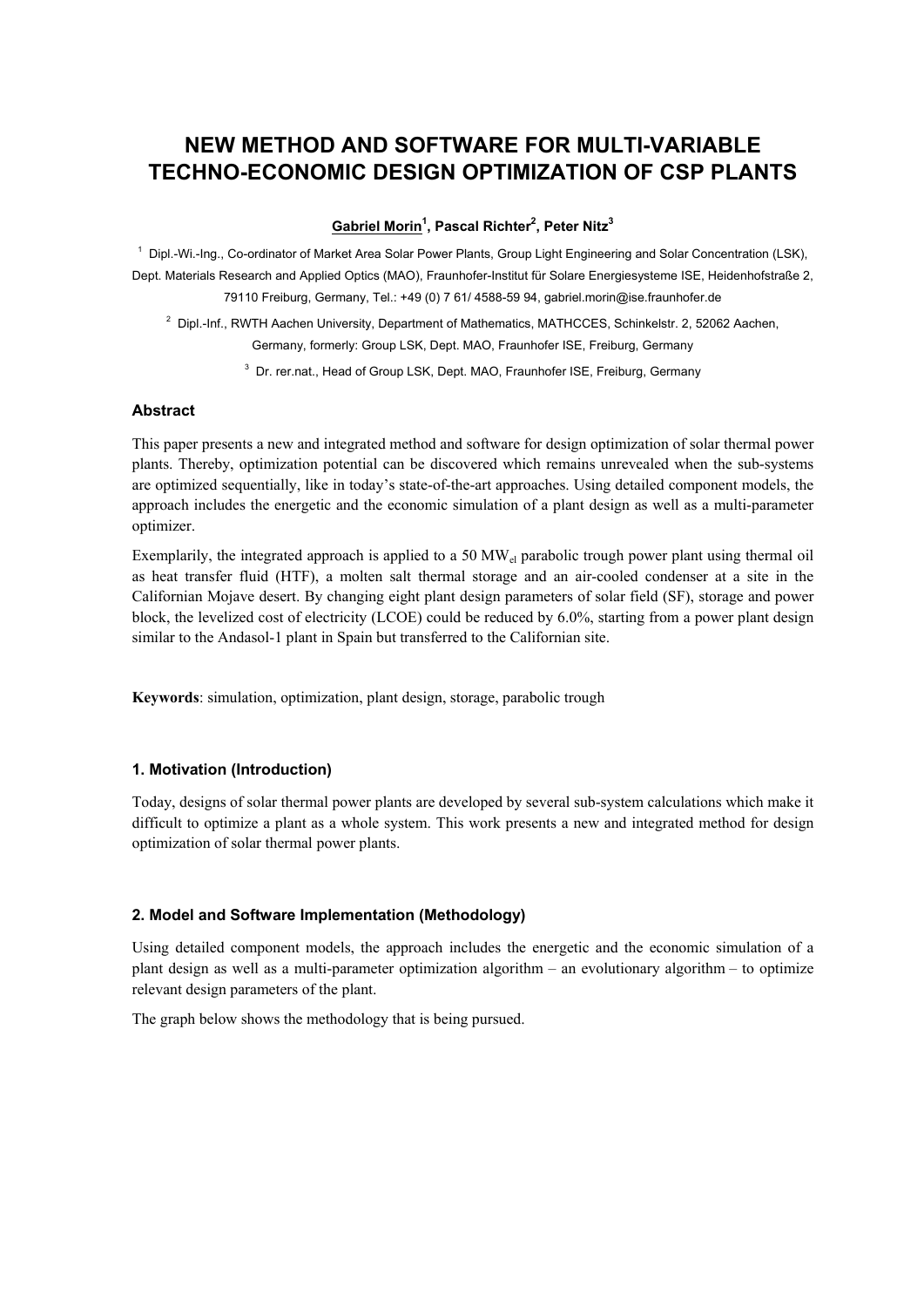

**Figure 1: General structure of the techno-economic system simulation and optimization model** 

First of all, a set of technical and economic parameters has to be chosen to simulate a power plant configuration. The parameters refer to power plant site, power block, collector / solar field, storage (if used) and economic assumptions on installation and operation of the plant. Some of the parameters are fixed and independent of plant design, e.g. site and irradiation data. Variable parameters are optimized simultaneously by the evolutionary algorithm with respect to the objective function. The variables depend on the optimization requirements; an example for a variable parameter is the solar field (SF) size.

All these assumptions are used to calculate the energy yield for a representative time period (e.g. a year), based on hourly values. As opposed to conventional power plants, the permanently changing sun position and solar irradiation level require detailed energy yield calculations. Based on the economic assumptions, mean (e.g. annual) cost will be calculated.

Both technical and economic simulation results are combined in an objective function, e.g. the levelized cost of electricity (LCOE), which indicates the economic quality of the system layout. Other objective functions may be defined if suitable or necessary.

A multi-parameter optimization method is then used to optimize the relevant plant parameters with respect to the objective function. The optimizer has to be capable to solve steady parameters (e.g. live steam temperature or live steam pressure) but also the structure of the plant, e.g. different process designs with different number and arrangement of feed-water heaters and reheat section (0/1/2 reheat sections).

This model is implemented in software using the following tools. The power block is simulated using the software Thermoflex/PEACE by the company Thermoflow (thermodynamic and cost simulation) [1]. All other software modules describing the economic and energetic models of the power plant and its components are developed by Fraunhofer ISE [2]. The evolutionary algorithm *GAlib* by *M.I.T* [3] was used for the optimization. The detailed optimizer settings used for the results shown here, are described in [2].

The software OPTISIM, that integrates all these software modules in one integrated tool, including a Graphical User Interface (GUI), was developed in [4], see Figure 2. Beyond the scope of this paper, OPTISIM allows also for simultaneous multi-process optimization of the power block, such as number of feed-water heaters or number of reheat sections. Furthermore, OPTISIM includes an option to use neural networks for power block simulation in order to reduce the numerous time-consuming thermodynamic offdesign calculations of the power block [4].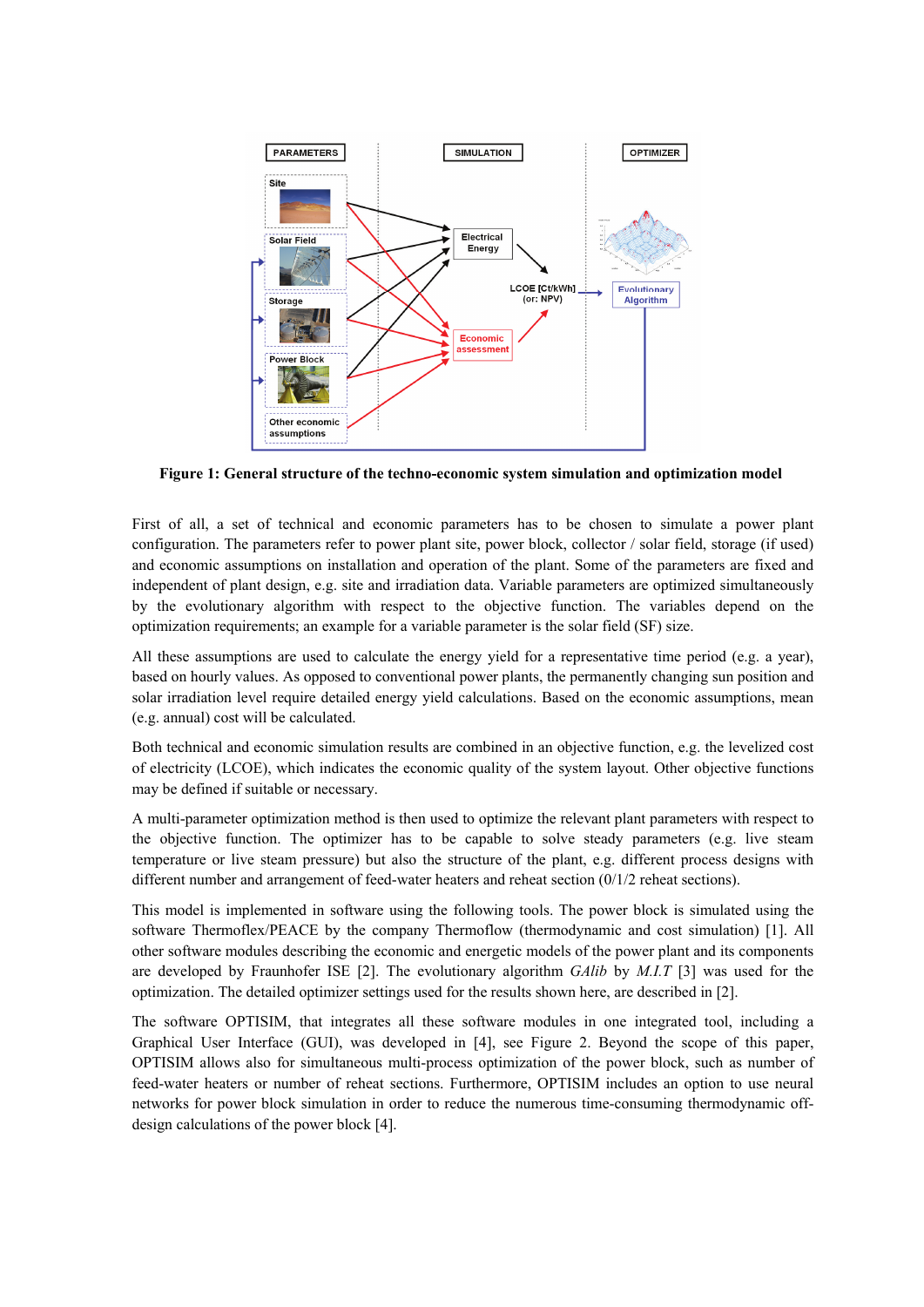

**Figure 2: Graphical User Interface of the software OPTISIM for integrated simulation and optimization of CSP plant designs** 

#### **3. Definition of Case Study – 50 MW parabolic trough power plant using thermal storage**

In this paper, the optimization approach is applied exemplarily to a 50  $MW_{\text{check}}$  parabolic trough power plant using thermal oil as heat transfer fluid (HTF), a molten salt thermal storage and an air-cooled condenser at a site in the Californian Mojave desert. Eight design variables were simultaneously optimized with respect to the levelized cost of electricity (LCOE) as objective function. The optimized variables were:

- 1. solar field (SF) size in terms of cumulated mirror aperture  $\lceil m^2 \rceil$
- 2. distance between parallel collector rows [m]
- 3. storage size [tons of salt]
- 4. solar field outlet temperature [°C]
- 5. terminal temperature difference of oil-to-steam heat exchanger [K]
- 6. live steam pressure [bar]
- 7. reheat pressure [bar], affecting also the final feed-water temperature by setting equal temperature rise in each feed-water heater
- 8. Design ambient temperature [°C] for power block (at given design condenser pressure).

The models and assumptions which were used as well as their sources are in detail described in [2]. The following graph (process diagram) and the following two tables give a summary of the used assumptions.



**Figure 3: Process design of the reference power block as of [5], but subsequently scaled to 55 MWelgross. Power block variables were: design ambient temperature (design condenser pressure 0.08 bar), live steam pressure, live steam temperature (via upper HTF temperature) and reheat**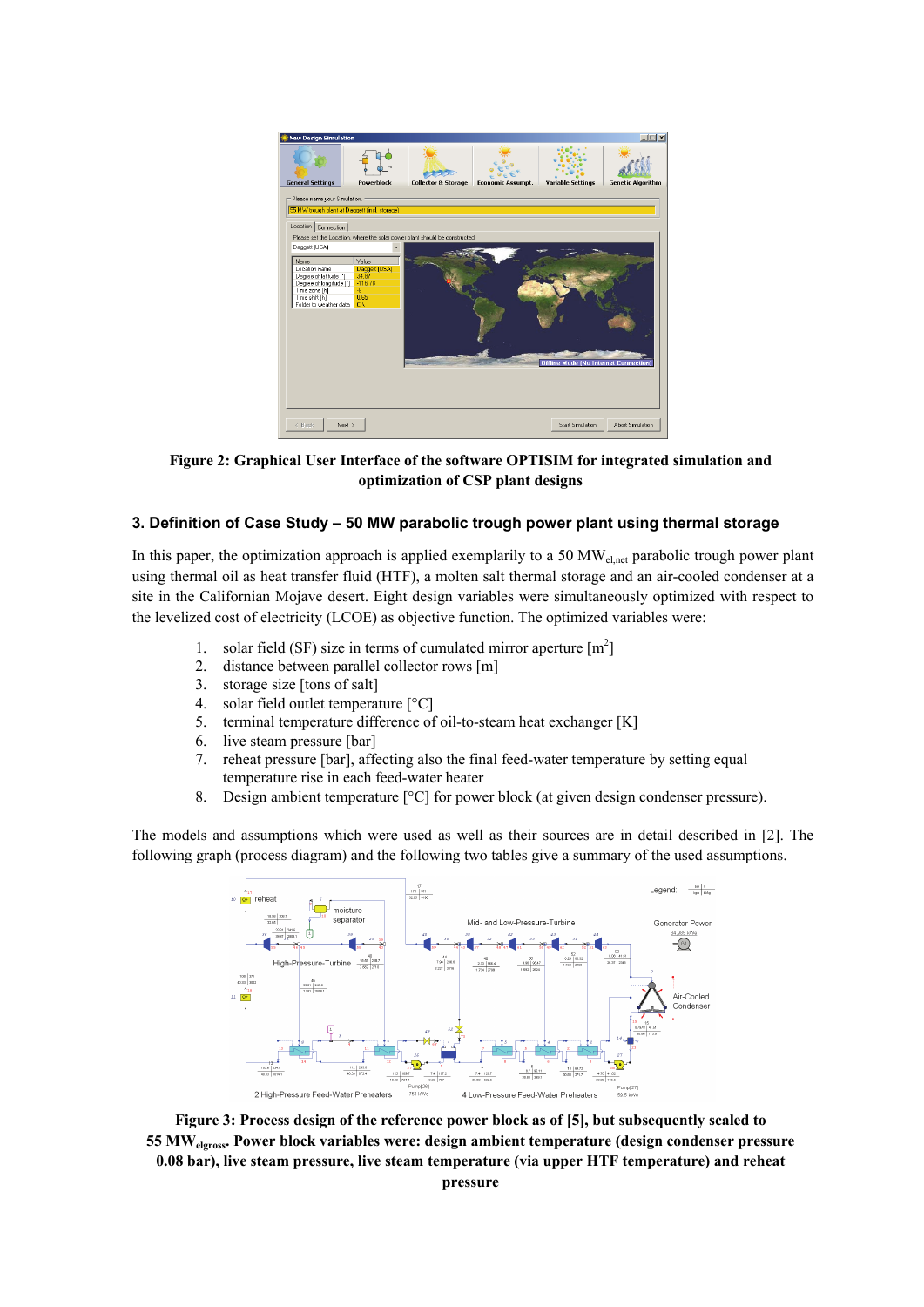| <b>General Plant Characteristics</b>                  | Value / Magnitude                                                                             |  |  |  |
|-------------------------------------------------------|-----------------------------------------------------------------------------------------------|--|--|--|
| Site / DNI                                            | Daggett, CA (USA)<br>2791 kWh/(m2a)                                                           |  |  |  |
| Nominal gross electrical output                       | 55.0 MW                                                                                       |  |  |  |
| Nominal gross efficiency of the power block           | depending on process parameters,<br>37.6 MW $_{el}$ /MW $_{th}$ for reference design in Fig.3 |  |  |  |
| <b>Solar Field Properties</b>                         |                                                                                               |  |  |  |
| Collector type                                        | Skal-ET                                                                                       |  |  |  |
| Aperture width per collector                          | 5.77 m                                                                                        |  |  |  |
| Optical efficiency relative to DNI on mirror aperture | 75.0%                                                                                         |  |  |  |
| Average cleanliness / field availability              | $0.97\%$ / 99%                                                                                |  |  |  |
| HTF temperature at inlet                              | depending on live steam pressure, pinch point<br>and HTF outlet temperature                   |  |  |  |
| Receiver thermal losses                               | new Schott-PTR70 (2008)                                                                       |  |  |  |
| HTF pressure drop in solar field                      | depending on solar field size and mass flow,<br>according to [6]                              |  |  |  |
| Specific thermal losses of field piping               | depending on SF temperature<br>$(10 W/m^2 at 340^{\circ}C)$                                   |  |  |  |
| <b>Auxiliary Power Consumption</b>                    |                                                                                               |  |  |  |
| Auxiliary power consumption of Solar Field            | depending on HTF pressure drop and HTF<br>mass flow (resp. HTF temperature rise)              |  |  |  |
| Auxiliary power of storage                            | $0.003 \text{ MW}_{el}/\text{MW}_{th}$                                                        |  |  |  |
| Auxiliary power consumption of Power Block            | depending on power block design (optimized<br>ACC part load operation)                        |  |  |  |

## **Table 1: Main Technical Assumptions**

### **Table 2: Main Economic Assumptions**

| <b>Investment Cost</b>                                             | Value / Magnitude                                                                    |
|--------------------------------------------------------------------|--------------------------------------------------------------------------------------|
| Specific costs of the collector (incl. HTF and HTF heat exchanger) | 260 $\epsilon/m^2$ <sub>aperture</sub>                                               |
| Specific header piping cost                                        | 1000 $\epsilon/m_{\text{header}}$                                                    |
| Specific investment of storage system (incl. heat exchangers)      | depending on size,<br>for reference design of 28.5kt: 1009 $\epsilon/t$              |
| Specific investment of power block                                 | depending on design,<br>for the reference design - 800 $\epsilon/kW_{\rm el, gross}$ |
| Specific land costs (land and site preparation)                    | $7 \text{ } \infty$ /m <sup>2</sup>                                                  |
| Surcharge for engineering, EPC, project management and risk        | 20%                                                                                  |
| Annual insurance costs relative to total invest                    | $1\%$                                                                                |
| Useful life and amortization period                                | 30 years                                                                             |
| Interest rate                                                      | 8%                                                                                   |
| <b>Operation and maintenance</b>                                   |                                                                                      |
| Annual costs per employee                                          | 48000 €/a                                                                            |
| Total no. of employees excl. solar field                           | 30                                                                                   |
| Specific no. of employees for solar field                          | $0.030 \cdot 1/1000$ m <sup>2</sup>                                                  |
| Specific water consumption                                         | 295 l/MWh <sub>el,net</sub>                                                          |
| Annual replacement costs (as % of investment costs)                | $1\%$                                                                                |
| Total plant availability                                           | 0.96                                                                                 |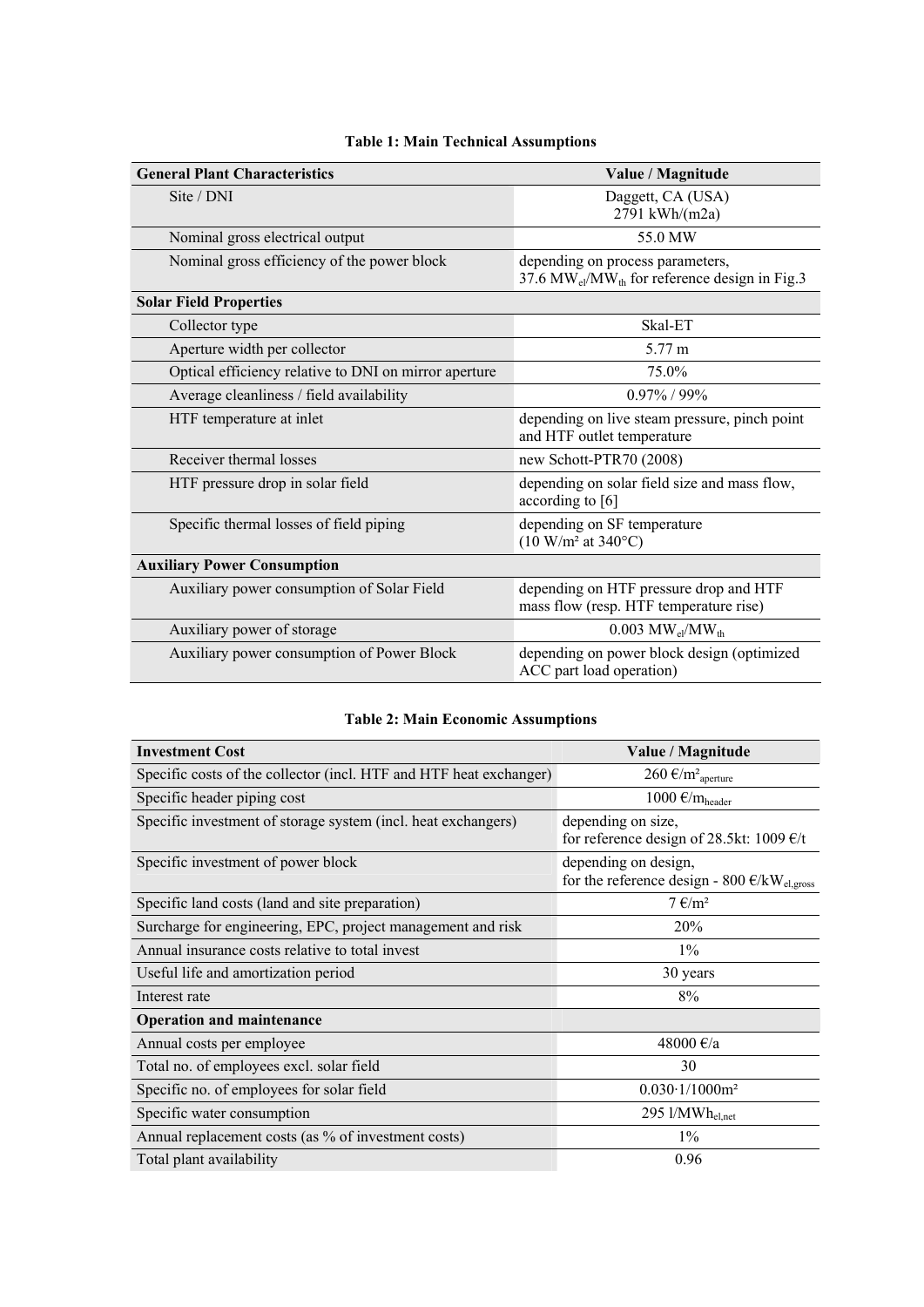#### **4. Results and Discussion**

Starting from a power plant design similar to the Andasol-1 plant in Spain but transferred to the Californian site, the LCOE could be reduced by 6.0%, only by changing plant design parameters of solar field, storage and power block, see Table 3.

**Table 3: Variable values for the starting configuration (incl. references) and resulting optimal configuration for the Southern Californian site Daggett [t m² = thousand m², t tons = thousand tons]** 

| <b>LCOE</b>                                   | Optimization                  | Reference design    | Optimal                 |
|-----------------------------------------------|-------------------------------|---------------------|-------------------------|
| or variable                                   | Spectrum                      | incl. reference     | design                  |
| LCOE (result)                                 |                               | 14.33 €ct/kWh       | 13.47 $\epsilon$ ct/kWh |
| 1 Cumulated collector aperture area           | $100 - 2000$ t m <sup>2</sup> | 510 t $m^2$         | 559 t m <sup>2</sup>    |
| 2 Distance between collector loops            | $8.66 - 40.39$ m              | $17.3 \text{ m}$    | 21.9 m                  |
| 3 Storage size                                | $0-50$ t tons                 | $28.5$ t tons       | 33.3 t tons             |
| 4 Upper solar field temperature (oil)         | $340 - 393$ °C                | $391^{\circ}$ C     | $392.9$ °C              |
| 5 Temperature difference hot oil to hot steam | $2 - 30 K$                    | 20 K                | 2.2 K                   |
| 6 Live steam pressure                         | $65 - 150$ bar                | 100 <sub>bar</sub>  | 98.7 bar                |
| 7 Reheat pressure                             | $5 - 30$ bar                  | 17.1 <sub>bar</sub> | 10.6 <sub>bar</sub>     |
| 8 Design temperature (ACC press. 0.08 bar)    | $10 - 38$ °C                  | $30^{\circ}$ C      | $24.1^{\circ}$ C        |

#### *4.1 Reliability Assessment of Stochastic Optimization*

Against the background that an evolutionary algorithm is a stochastic optimization process, it is shown by several optimization runs that the optimization algorithm works very reliably to solve the optimization task. The LCOE-levels that were achieved in three subsequent optimization runs differ by less than 0.02% (Figure 4).



**Figure 4: left: LCOE-decrease in the course of the optimization for three different optimization runs with different start parameters / side restrictions; every time the same (lowest) LCOE was reached.** 

Beyond repeating optimization runs, sensitivity calculations for all eight variables confirmed that the found optimum is (at least) a local optimum.

Beyond this, mutual influences of the sub-systems with respect to energetic and cost effects were assessed, with the help of the sensitivity analyses. In the past years, many publications have addressed the optimization of the solar block variables such as the size of solar field and storage. New in this approach is the integration of the power block into integral plant optimization. Therefore, the focus of result presentation is set on optimizing power-block-related design variables.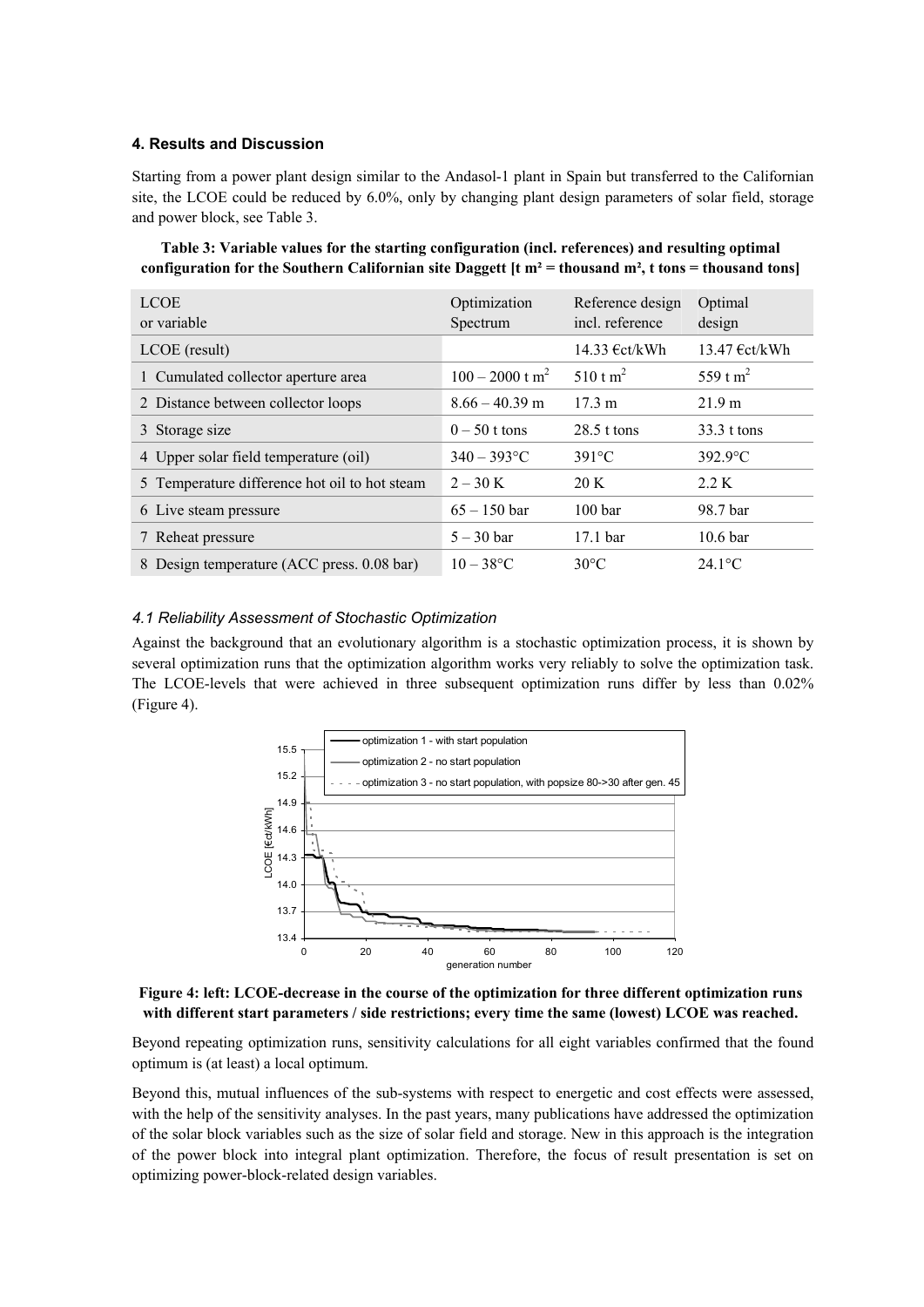#### *4.1 Optimizing the Power Block Design Ambient Temperature*

For the design point of the power block, the condenser pressure is assumed 0.08 bar which corresponds to a condensing temperature of 41.5°C. Optimizing the design ambient temperature for the power block hence means optimizing the exergetic efficiency of the condenser: The larger the condenser, the higher is the net plant efficiency but also the cost of the condenser and consequently the cost of the total power plant.

Figure 5 shows the influence of the design ambient temperature on LCOE and on the two constituents of the fractional LCOE value: the net plant output  $E_{\text{el.net}}$  and the levelized annual plant cost  $(LAC)$  – which includes levelized investment cost and running costs – , starting from the optimized design in Table 3.



**Figure 5:Power block design temperature (design condenser pressure 0.08 bar) – influence on net electricity generation Eel,net, total plant cost (LAC) and LCOE (LCOE is proportional to LAC/ Eel,net)** 

The LCOE becomes minimal where both net plant output  $(E_{\text{el net}})$  and levelized annual plant cost (LAC) have the same gradient, given that LAC is a concave function and  $E_{\text{el net}}$  a convex function near the LCOE optimum. The steep gradient of plant cost (LAC) and LCOE above the design temperature of 28°C results from the dramatically increasing condenser cost, accounting for more than 50% of the total power block components' cost at a design temperature of 30°C.

For the optimal design temperature which is  $24.1^{\circ}$ C – under the given (weather) conditions – the terminal temperature difference of the condenser is  $17.4 \text{ K} (=41.5\degree \text{C} - 24.1\degree \text{C})$ .

Beyond reduced investment, a reduced condenser size results in reduced auxiliary power consumption for the power block (condenser fans).

In analogy to the condenser design optimization, the solar field size, the storage size and the distance between the collector rows are a trade-off of increased net electric output for larger values of each of the variables and corresponding higher cost on the other hand.

#### *4.2 Optimal Upper Solar Field Temperature*

Looking at the results of Table 3, it is obvious that an increase of temperature up to the assumed limit of 393°C is beneficial. The upper temperature limit was chosen according to material stability restrictions for the used thermal oil [7]. Disregarding material stability issues, an interesting question is up to what temperature this LCOE trend can be extrapolated until the heat loss in the collector compensates gains from further temperature increase. This can give first indications for the optimal operation temperatures when using other heat transfer fluids such as molten salt or direct steam generation (however, for more detailed indications, other factors like e.g. pumping parasitics should be adapted to the other HTF types as well).

Figure 6, left, shows the influence of the SF operating temperature on energy production and LCOE. Starting point was, again, the optimized design of Table 3.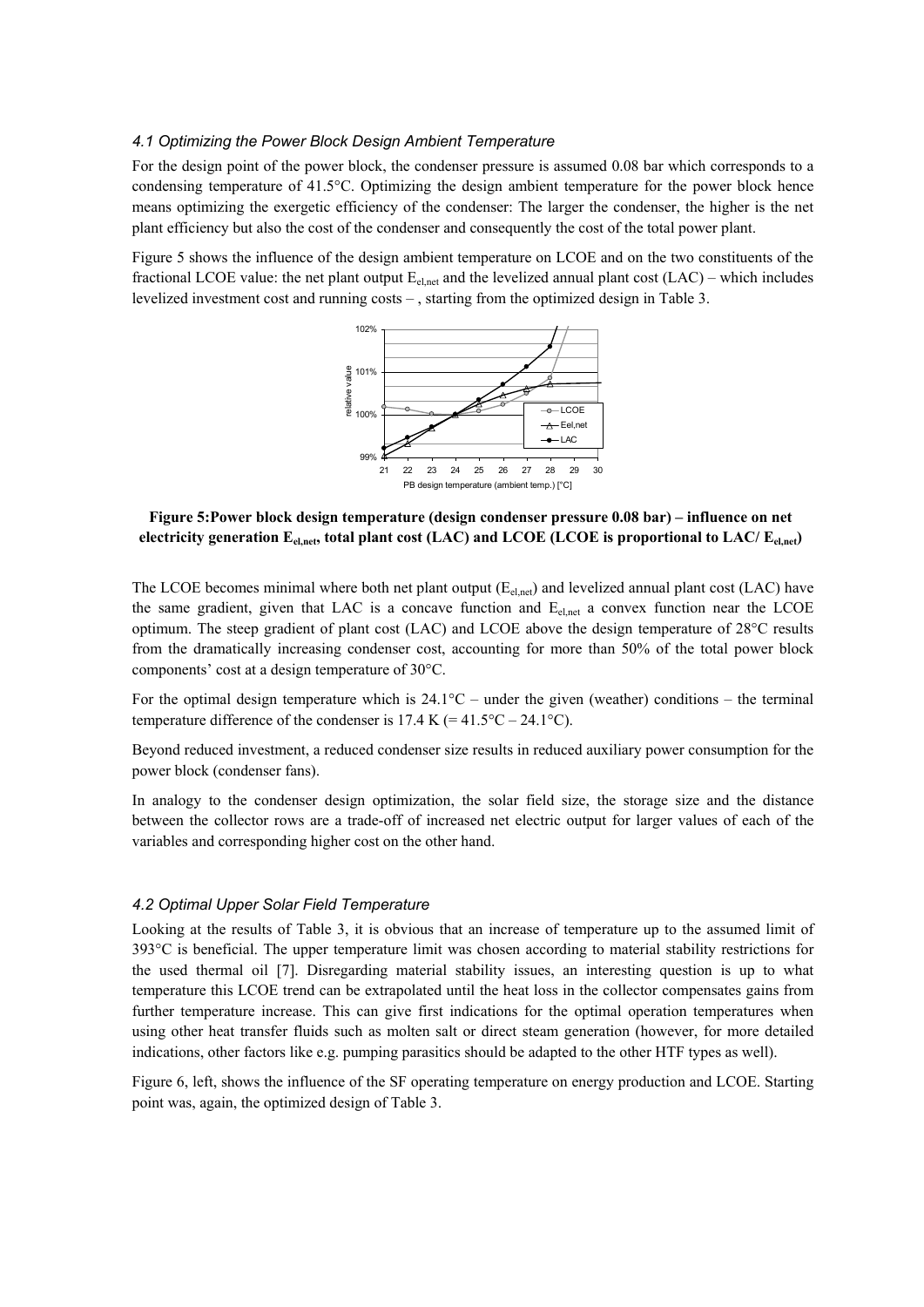

**Figure 6: left: Influence of upper HTF temperature (at SF outlet) on annual efficiencies and LCOE; right: Relative change of storage-related parameters by increasing the upper solar field temperature (constant mass of storage medium). For definition of terms, see text.** 

For better visual comparability, 390°C instead of 393°C was chosen as the reference temperature in Figure 6, left. Both LCOE and net plant efficiency (in this context equivalent to E<sub>el,net</sub>) show their optimum for 500°C upper fluid temperature. Whereas power block efficiency increases in the assessed temperature range up to 640°C, the efficiency of the collector (equivalent to  $Q<sub>th,sol,pot</sub>$ ) decreases progressively because radiative thermal losses become significant for high temperatures. When looking at the two dotted functions, it is apparent that not only collector and power block influence the optimal operation temperature: The difference between the collector efficiency (equivalent to  $Q<sub>th sol.</sub>$ ) and energy used in the power block ( $Q<sub>PB</sub>$ ) is attributed to the storage. Storage to some extent compensates the collector efficiency decrease because its energetic capacity increases (physical storage size assumed constant). The leverage effect of storage in favor of higher temperatures can also be noted when comparing E<sub>el,net</sub> and the product of collector efficiency and power block efficiency (dotted line with "+" in Figure 6, left), the latter corresponding to the gross electricity production of a PTC plant without storage. For both, the optimum is 500°C, but the storage configuration benefits more from higher temperature. Increasing the upper solar field temperature from 390°C to 500°C will lead to an LCOE-improvement of 6.3% (with storage). Without storage, this benefit is only 4.0%.

The effect of increased solar field outlet temperature on storage is assessed in Figure 6, right.

Assuming the same fixed storage size in tons of storage medium, the energetic storage capacity increases linearly with the upper solar field temperature because a higher ΔT between hot and cold storage medium increases energetic storage capacity. Storage temperatures scale directly with solar field temperature. The increase in energetic storage capacity also implies reduced storage invest in €/MWh and reduced dumping of solar thermal energy due to full storage from initially 4.2% for 390°C down to 0% for hypothetic HTF temperatures above 600°C.

The calculated optimal temperature of 500°C will be lower:

- for sites with lower DNI because relative heat loss will be higher
- for higher receiver heat loss than assumed, e.g. with part of the receivers being degraded or with other (e.g. older) receiver technologies showing higher heat loss.
- for plants without storage.

To summarize, in a temperature range where costs can be assumed independent of temperature, the optimal operation temperature is an efficiency optimization problem between power block efficiency and solar field efficiency. Other factors that show an influence on optimal operation temperature are energetic storage capacity and solar field parasitics.